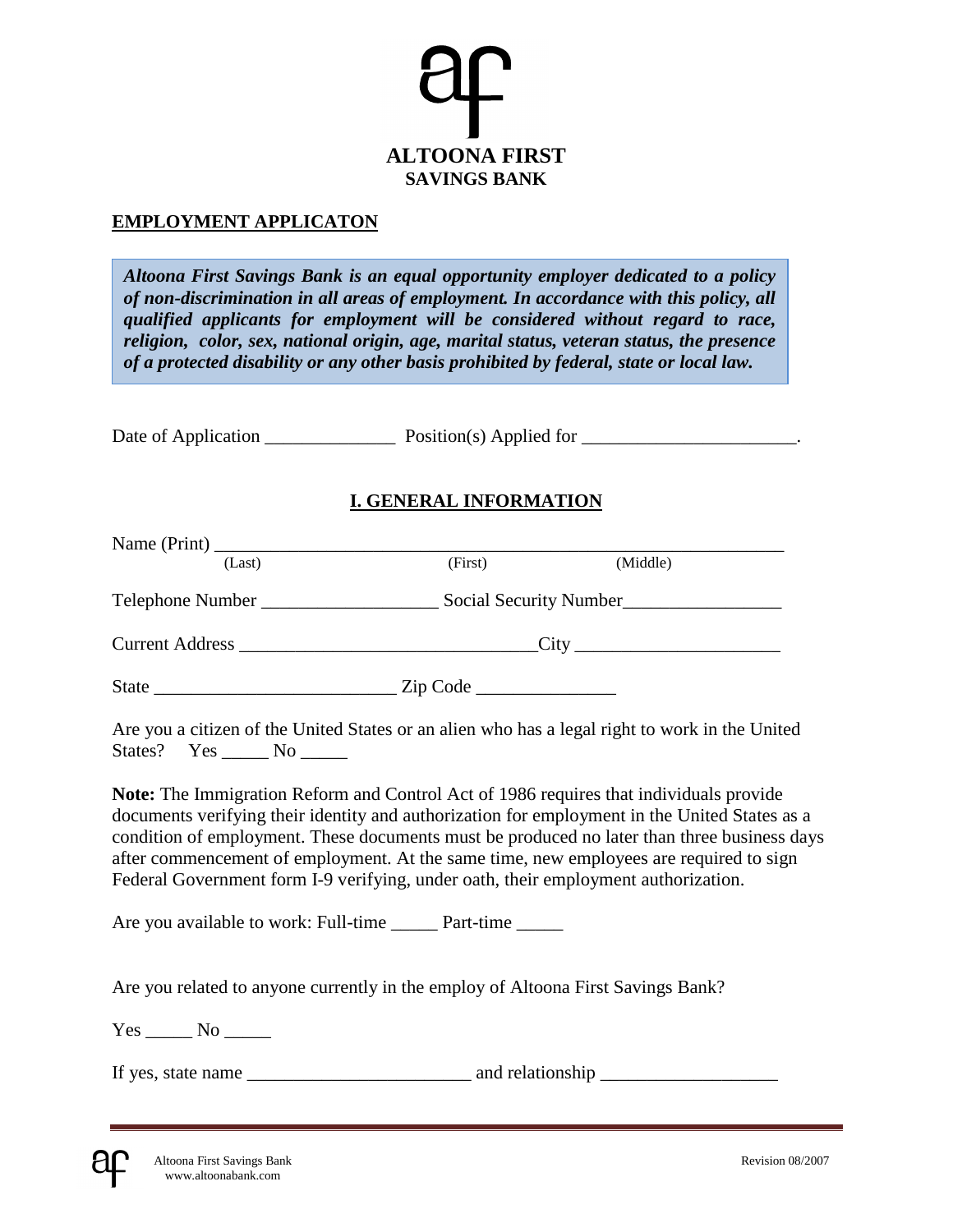Have you ever been convicted, pled guilty or pled no contest to a criminal offense other than a minor traffic violation? Yes \_\_\_\_\_\_ No \_\_\_\_\_\_

\_\_\_\_\_\_\_\_\_\_\_\_\_\_\_\_\_\_\_\_\_\_\_\_\_\_\_\_\_\_\_\_\_\_\_\_\_\_\_\_\_\_\_\_\_\_\_\_\_\_\_\_\_\_\_\_\_\_\_\_\_\_\_\_\_\_\_\_\_\_\_\_\_\_\_\_\_\_

\_\_\_\_\_\_\_\_\_\_\_\_\_\_\_\_\_\_\_\_\_\_\_\_\_\_\_\_\_\_\_\_\_\_\_\_\_\_\_\_\_\_\_\_\_\_\_\_\_\_\_\_\_\_\_\_\_\_\_\_\_\_\_\_\_\_\_\_\_\_\_\_\_\_\_\_\_\_

\_\_\_\_\_\_\_\_\_\_\_\_\_\_\_\_\_\_\_\_\_\_\_\_\_\_\_\_\_\_\_\_\_\_\_\_\_\_\_\_\_\_\_\_\_\_\_\_\_\_\_\_\_\_\_\_\_\_\_\_\_\_\_\_\_\_\_\_\_\_\_\_\_\_\_\_\_\_

If yes, describe in detail, including date(s):

**Note:** An affirmative answer will not automatically disqualify you from being considered for employment. Any job offer from Altoona First Savings Bank will be conditioned upon satisfactory completion of a criminal history background check based on fingerprinting and a subsequent criminal conviction history search.

\_\_\_\_\_\_\_\_\_\_\_\_\_\_\_\_\_\_\_\_\_\_\_\_\_\_\_\_\_\_\_\_\_\_\_\_\_\_\_\_\_\_\_\_\_\_\_\_\_\_\_\_\_\_\_\_\_\_\_\_\_\_\_\_\_\_\_\_\_\_\_\_

## **II. MILITARY SERVICE**

Have you ever served in the U.S. Armed Forces? Yes \_\_\_\_\_ No \_\_\_\_\_

\_\_\_\_\_\_\_\_\_\_\_\_\_\_\_\_\_\_\_\_\_\_\_\_\_\_\_\_\_\_\_\_\_\_\_\_\_\_\_\_\_\_\_\_\_\_\_\_\_\_\_\_\_\_

If yes, describe any Service training or experience if related to the position(s) for which you are applying \_\_\_\_\_\_\_\_\_\_\_\_\_\_\_\_\_\_\_\_\_\_\_\_\_\_\_\_\_\_\_\_\_\_\_\_\_\_\_\_\_\_\_\_\_\_\_\_\_\_\_\_\_\_\_\_\_\_

\_\_\_\_\_\_\_\_\_\_\_\_\_\_\_\_\_\_\_\_\_\_\_\_\_\_\_\_\_\_\_\_\_\_\_\_\_\_\_\_\_\_\_\_\_\_\_\_\_\_\_\_\_\_\_\_\_\_\_\_\_\_\_\_\_\_\_\_\_\_\_\_

\_\_\_\_\_\_\_\_\_\_\_\_\_\_\_\_\_\_\_\_\_\_\_\_\_\_\_\_\_\_\_\_\_\_\_\_\_\_\_\_\_\_\_\_\_\_\_\_\_\_\_\_\_\_\_\_\_\_\_\_\_\_\_\_\_\_\_\_\_\_\_\_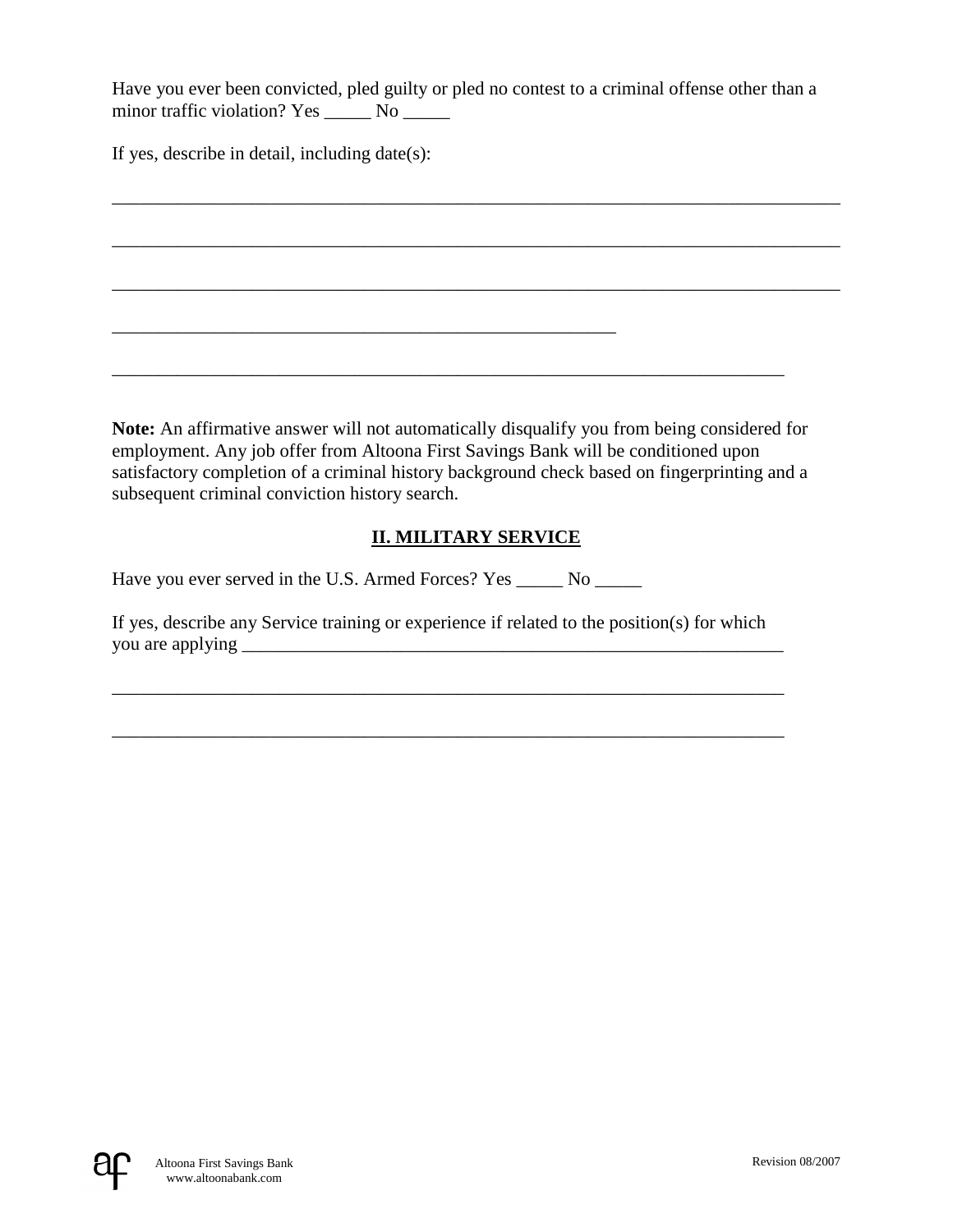## **III. EDUCATION**

| <b>High School:</b>                                                                                          |
|--------------------------------------------------------------------------------------------------------------|
|                                                                                                              |
| If not, how many years of high school have you completed? (Circle one) $1 \quad 2 \quad 3$<br>$\overline{4}$ |
|                                                                                                              |
| <b>College and/or Vocational School:</b>                                                                     |
| Number of Years Completed (circle one) 1 2 3 4                                                               |
|                                                                                                              |
| Major: ____________________________Degree(s) Earned: ___________________________                             |
| <b>Other Training or Degrees:</b>                                                                            |
|                                                                                                              |
| Course: ________________ Degree(s), licenses or Certificates Earned:                                         |
|                                                                                                              |
| What additional skills do you possess relevant to the position(s) for which you are applying?                |
|                                                                                                              |
|                                                                                                              |
|                                                                                                              |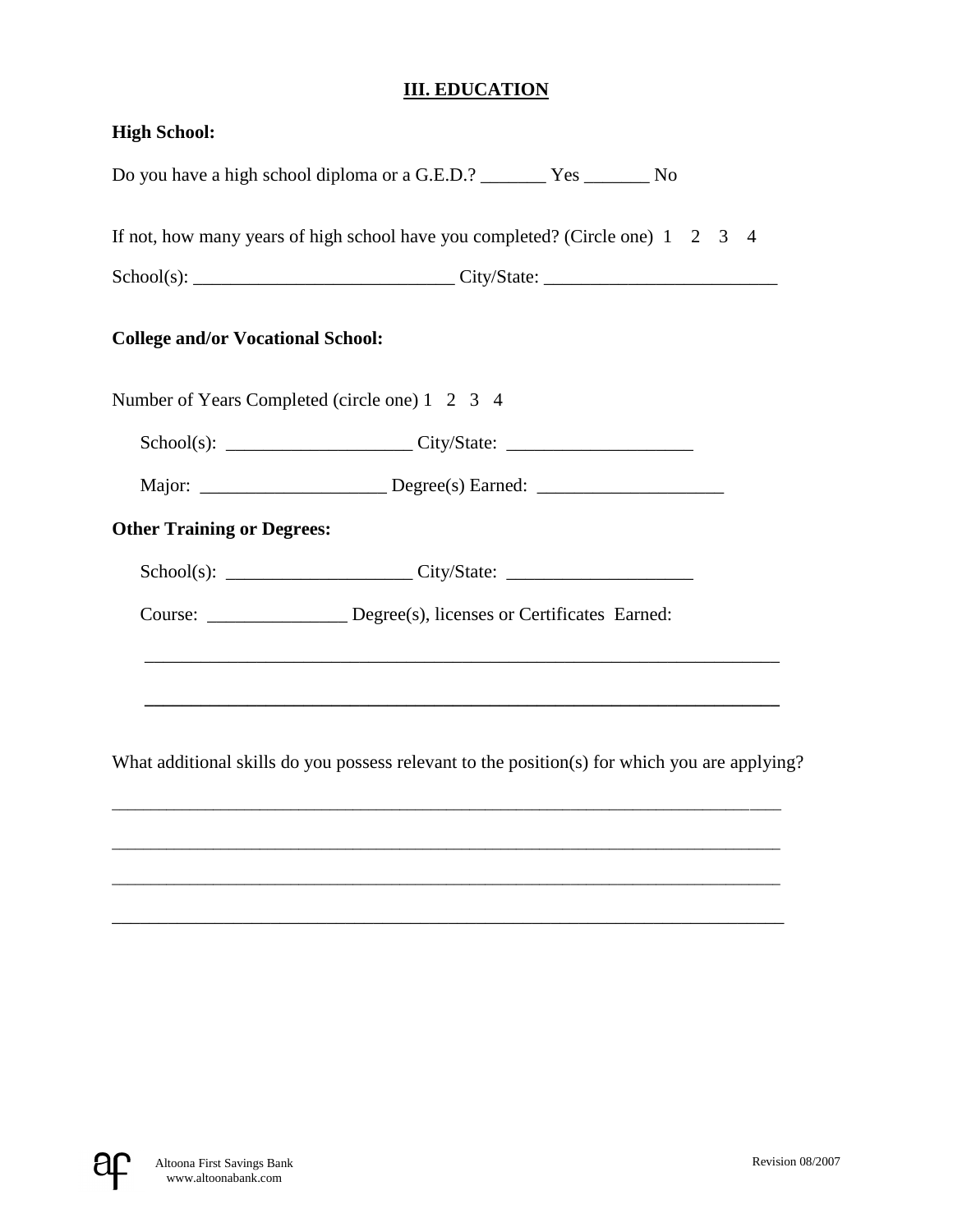#### **IV. WORK EXPERIENCE**

Beginning with your current or most recent employer, list the positions you have held. Please continue on a separate sheet if additional space is required.

| May we contact this employer? Yes _______ No _______ |  |
|------------------------------------------------------|--|
| 2. Employer Name $\qquad \qquad$ Phone #             |  |
|                                                      |  |
|                                                      |  |
|                                                      |  |
|                                                      |  |
| May we contact this employer? Yes _______ No ______  |  |
|                                                      |  |
|                                                      |  |
|                                                      |  |
|                                                      |  |
|                                                      |  |
| May we contact this employer? Yes _______ No ______  |  |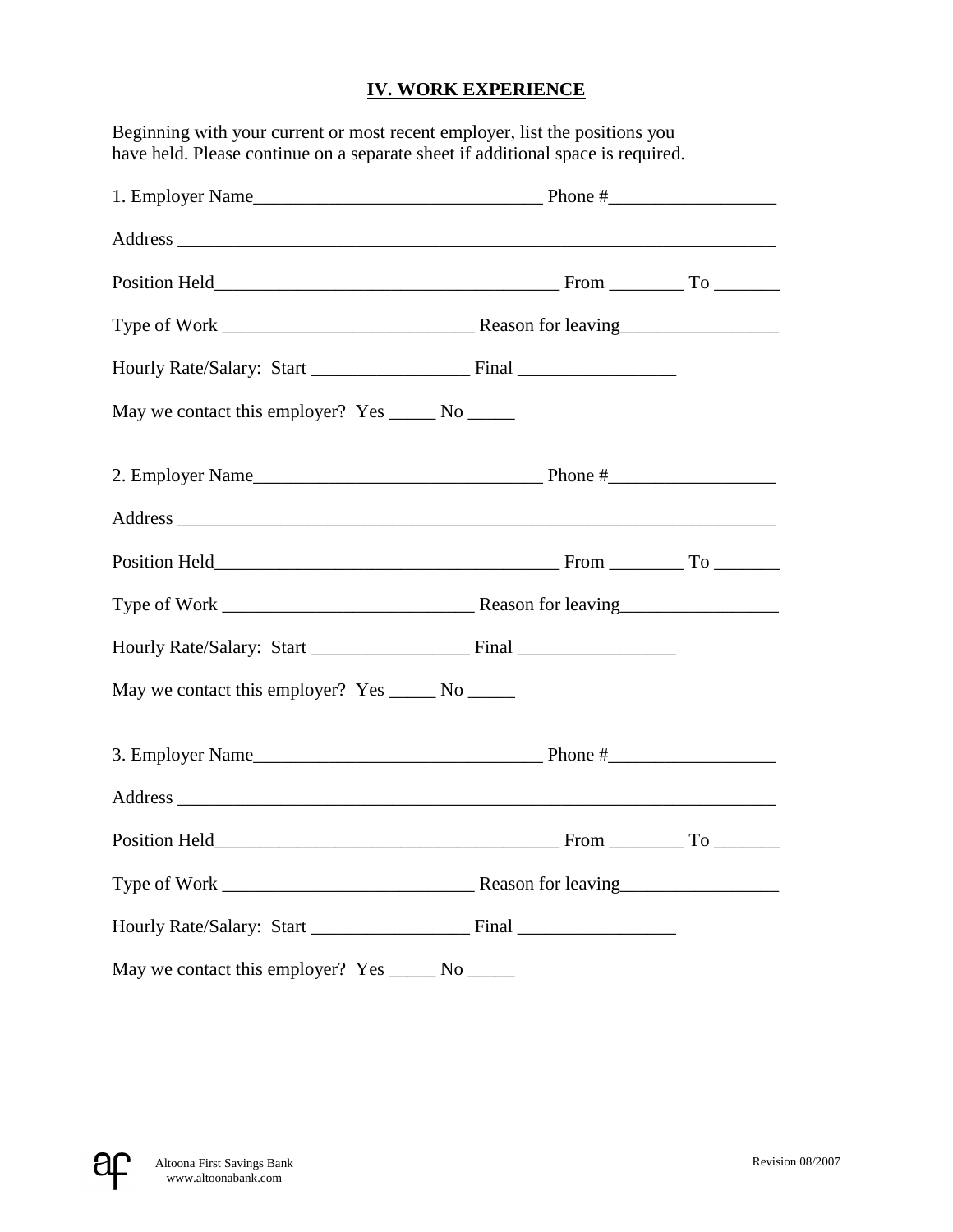| May we contact this employer? Yes ______ No ______                                  |                      |  |  |
|-------------------------------------------------------------------------------------|----------------------|--|--|
|                                                                                     |                      |  |  |
|                                                                                     | <b>V. REFERENCES</b> |  |  |
| List the name, telephone number and address of three references not related to you: |                      |  |  |
|                                                                                     |                      |  |  |
|                                                                                     |                      |  |  |
|                                                                                     |                      |  |  |
| 2. Name $\frac{1}{2}$ Phone $\frac{1}{2}$ Phone $\frac{1}{2}$ Phone $\frac{1}{2}$   |                      |  |  |
|                                                                                     |                      |  |  |
| 3. Name $\frac{1}{2}$ Phone $\frac{4}{2}$ Phone $\frac{4}{2}$                       |                      |  |  |
|                                                                                     |                      |  |  |